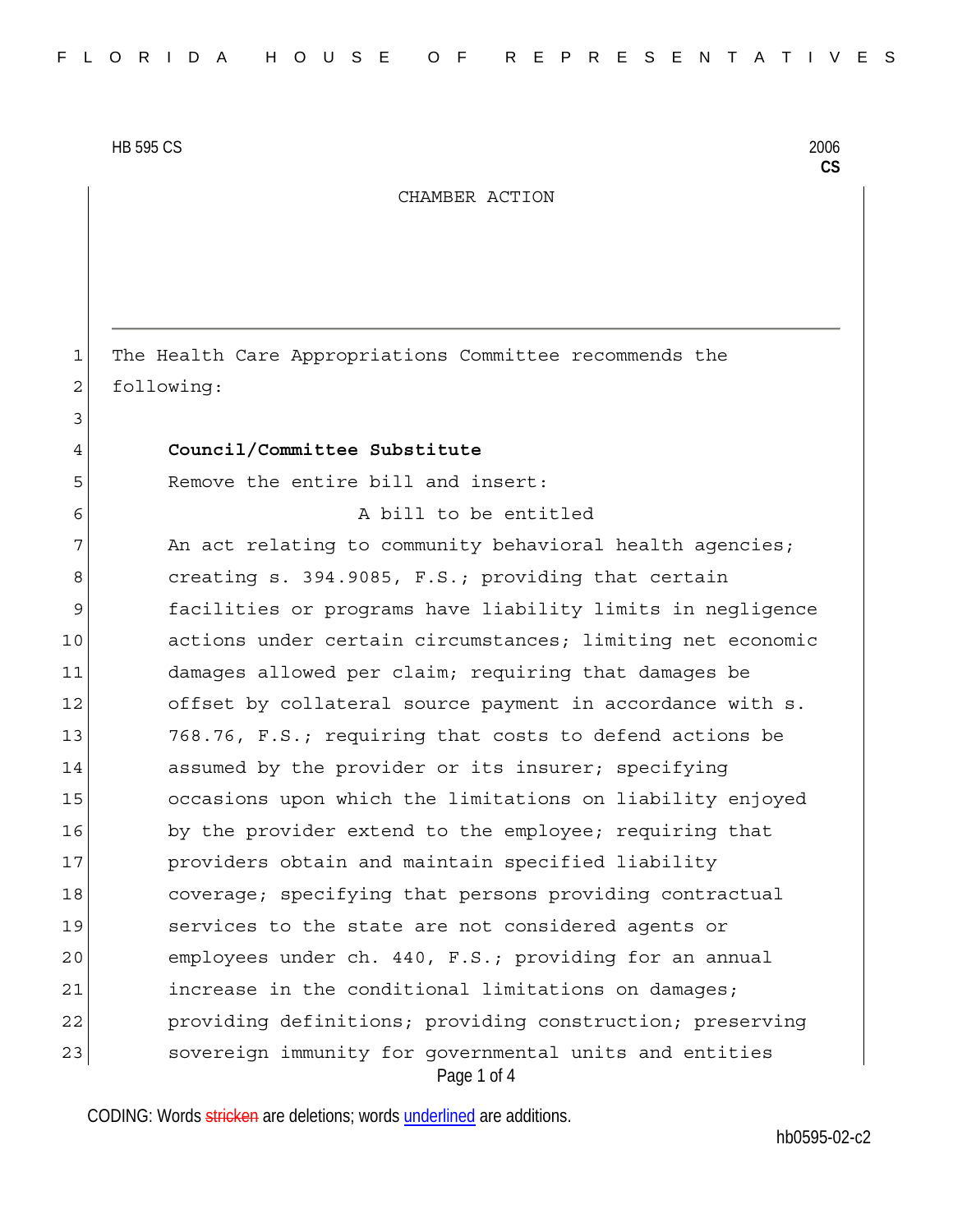|    | <b>HB 595 CS</b><br>2006<br>$\mathsf{CS}$                                   |
|----|-----------------------------------------------------------------------------|
| 24 | protected by sovereign immunity; providing an effective                     |
| 25 | date.                                                                       |
| 26 |                                                                             |
| 27 | Be It Enacted by the Legislature of the State of Florida:                   |
| 28 |                                                                             |
| 29 | Section 1. Section 394.9085, Florida Statutes, is created                   |
| 30 | to read:                                                                    |
| 31 | 394.9085 Behavioral provider liability.--                                   |
| 32 | (1)(a) In any negligence action for damages for personal                    |
| 33 | injury or wrongful death arising out of the provision of                    |
| 34 | services for crisis stabilization brought against a                         |
| 35 | detoxification program, an addictions receiving facility, or a              |
| 36 | designated public receiving facility, net economic damages shall            |
| 37 | be limited to \$1 million per liability claim, including, but not           |
| 38 | limited to, past and future medical expenses, wage loss, and                |
| 39 | loss of earning capacity. In computing net economic damages,                |
| 40 | such damages shall be offset by any collateral source payment               |
| 41 | paid in accordance with s. 768.76.                                          |
| 42 | In any negligence action for damages for personal<br>(b)                    |
| 43 | injury or wrongful death arising out of the provision of                    |
| 44 | services for crisis stabilization brought against any                       |
| 45 | detoxification program, an addictions receiving facility, or a              |
| 46 | designated public receiving facility, noneconomic damages shall             |
| 47 | be limited to \$200,000 per claim.                                          |
| 48 | Any costs in defending actions brought under this<br>(c)                    |
| 49 | section shall be assumed by the provider or its insurer.                    |
| 50 | The limitations on liability of a detoxification<br>(2)                     |
| 51 | program, an addictions receiving facility, or any designated<br>Page 2 of 4 |

CODING: Words stricken are deletions; words **underlined** are additions.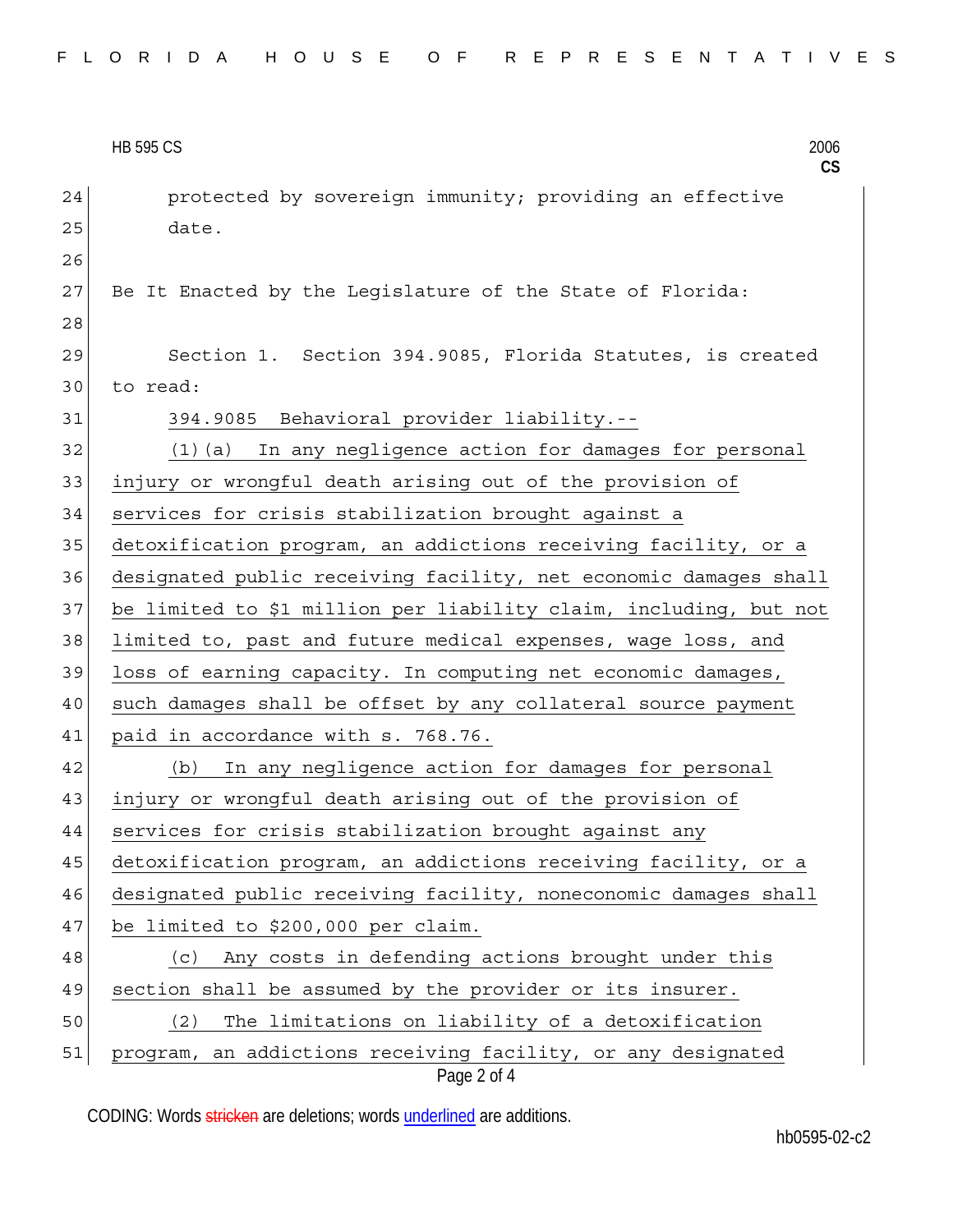| FLORIDA HOUSE OF REPRESENTATIVES |
|----------------------------------|
|----------------------------------|

## **HB 595 CS** HB 595 CS 2006

|    | <b>HB 595 CS</b><br>2006<br>CS                                   |
|----|------------------------------------------------------------------|
| 52 | public receiving facility as described in subsection (1) shall   |
| 53 | be exclusive. Such limitations apply to each employee of the     |
| 54 | provider when the employee is acting in furtherance of the       |
| 55 | provider's responsibilities under its contract with the          |
| 56 | department. Such limitations do not apply to a provider or       |
| 57 | employee who acts in a culpably negligent manner or with willful |
| 58 | and wanton disregard or unprovoked physical aggression if such   |
| 59 | acts result in injury or death.                                  |
| 60 | The eligible provider under this section must, as part<br>(3)    |
| 61 | of its contract, obtain and maintain an insurance policy         |
| 62 | providing a minimum of \$1 million per claim and \$3 million per |
| 63 | incident in coverage for claims described in subsection (1).     |
| 64 | This section does not designate a person who provides<br>(4)     |
| 65 | contracted services to the department as an employee or agent of |
| 66 | the state for purposes of chapter 440.                           |
| 67 | The Legislature is cognizant of the increasing costs<br>(5)      |
| 68 | of goods and services each year and recognizes that fixing a set |
| 69 | amount of compensation actually has the effect of a reduction in |
| 70 | compensation each year. Accordingly, the conditional limitations |
| 71 | on damages in this section shall be increased at the rate of 5   |
| 72 | percent each year, prorated from July 1, 2006, to the date at    |
| 73 | which damages subject to such limitations are awarded by final   |
| 74 | judgment or settlement.                                          |
| 75 | For purposes of this section, the terms<br>(6)                   |
| 76 | "detoxification program, " "addictions receiving facility, " and |
| 77 | "receiving facility" have the same meanings as those provided in |
| 78 | ss. 397.311(18)(b), 397.311(18)(a), and 394.455(26),             |
| 79 | respectively.                                                    |

## Page 3 of 4

CODING: Words stricken are deletions; words underlined are additions.